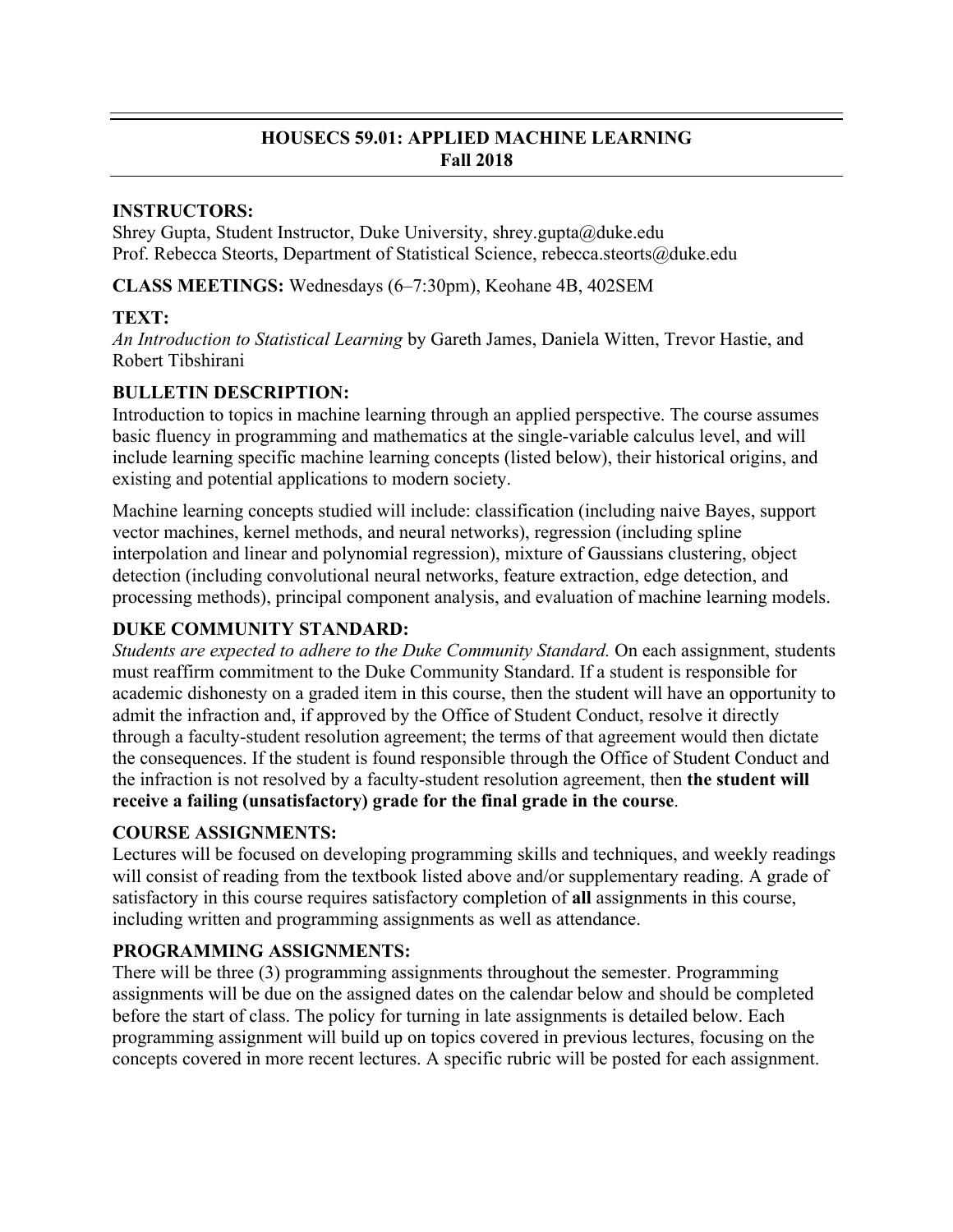- Students may work on programming assignments with a maximum of one (1) other individual in the class. However, both individuals should contribute *equally* to the assignment and understand *all* parts of the code written.
- Students are expected to write their adherence to the Duke Community Standard in a README for every assignment. Students are allowed to consult others outside of their group—limited to Duke students and faculty—about the assignment only in a general way, but not actually provide/receive code to/from other students. If assistance is received from other individuals (excluding the instructors), it should be cited in the README. **Students should be prepared to explain any program code they submit.**
- It is acceptable to use *small* pieces of outside code (found on the Internet or otherwise) due to the nature of this course—but not entire methods or programs. Using open source libraries and packages is allowed. If you are concerned whether using a piece of code is within the Duke Community Standard, please ask. *All code used should be properly cited.*
- **All submissions are subject to automated plagiarism detection.** Assignments will be randomly checked using the MOSS Plagiarism Detector.

### **FINAL PAPER:**

House courses require one or more scholarly papers totaling approximately 1500 words in length or the equivalent of five (5) double spaced pages. A final paper of this length will be due at 12pm noon on Friday, December 7, 2018. The topic of this paper will be a write-up detailing the applied machine learning model created during the final programming assignment. It should include (1) a description of the problem being solved and data set(s) being used, (2) the general thinking process (including questions and solutions raised) when creating the model, and (3) an evaluation of the machine learning model using various methods mentioned during lecture.

### **LATE OR MISSED WORK:**

Students are expected to arrive to class punctually and to submit all assignments on time. However, students will be allowed to submit up to one (1) programming assignment up to 48 hours (two days) late without penalty. No programming assignments will be accepted after 48 hours (two days) late. This extension does not apply to the final paper, whose due date is fixed.

Accommodation will be granted by the instructor via pre-arrangement, which requires that the situation qualify for one of four strictly defined types of university-sanctioned exceptions: personal emergencies or tragedies, an incapacitating illness, a religious holiday, or varsity athletic participation. In these instances, it is the student's responsibility to be aware of and follow all relevant university-wide policies, including appropriate notification of the instructor.

### **ATTENDANCE:**

Students are required to attend at least 11 classes to receive a passing (satisfactory) grade in the course. That is, students may receive a maximum of three (3) unexcused absences.

### **GRADING:**

House courses are graded only on a satisfactory/unsatisfactory basis. In order to receive a passing (satisfactory) grade, in addition to satisfying the attendance requirement, students must complete **all** assignments of this course with individual scores of 70% or greater.

*This syllabus was adapted from Prof. Lillian B. Pierce's MATH 165FS syllabus and Prof. Owen L. Astrachan's COMPSCI 201 syllabus.*